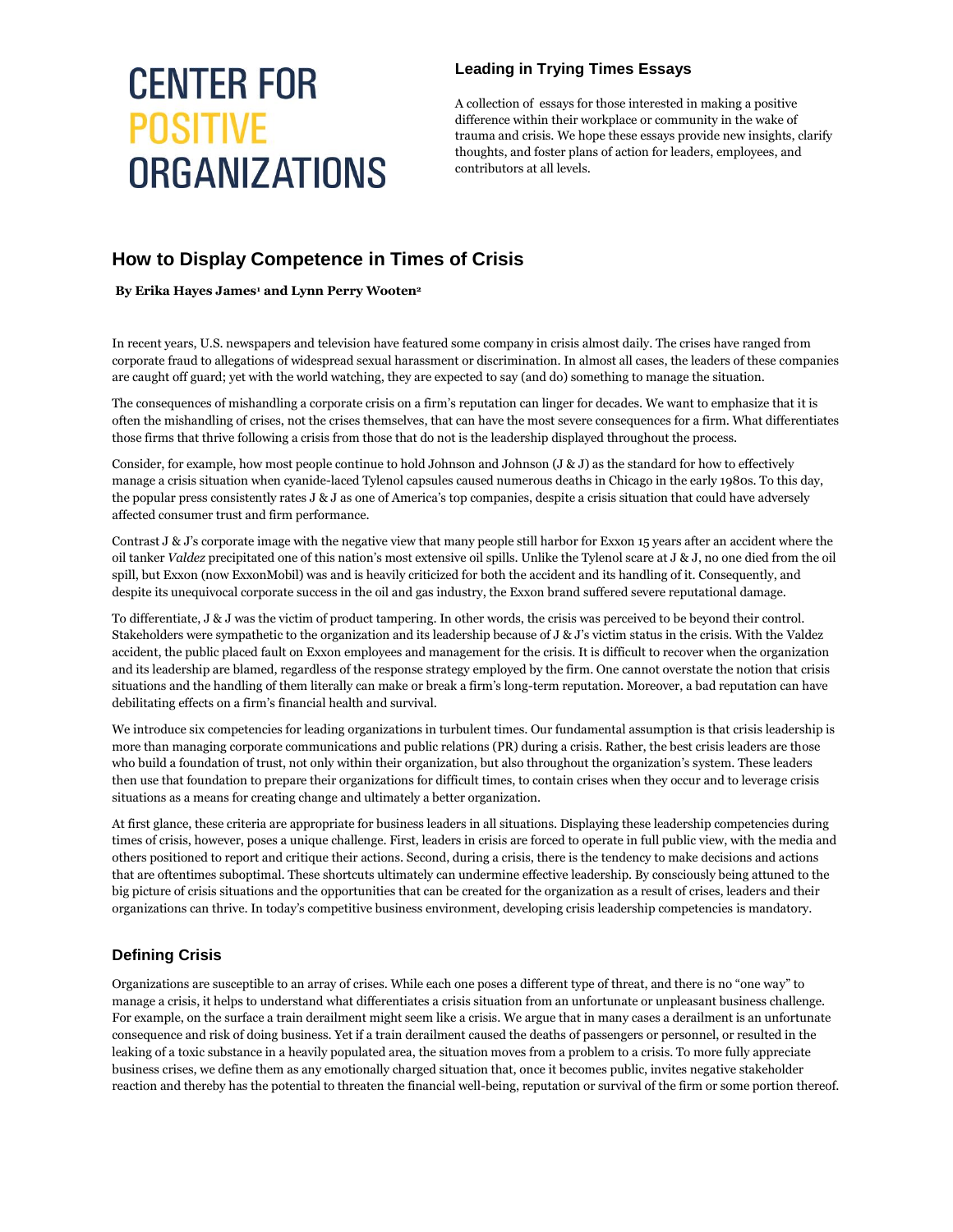Borrowing language from the Institute for Crisis Management (ICM), there are two primary types of crisis situations: sudden and smoldering. Sudden crises are those unexpected events in which the organization has virtually no control and perceived limited fault or responsibility. To call the devastation associated with the terrorist attacks on September 11, 2001 a crisis is an understatement for sure, but for some businesses the attacks represented a sudden crisis of the highest magnitude. Business leaders in this country could not have conceived that such tragedy was possible, and therefore most were unprepared for it. Employees, customers and other stakeholders were left in the dark for weeks or longer. For example, disruptions in technology such as phone lines and computer systems left many employees unsure of where or when to report to work. The ensuing loss of productivity and the associated workplace chaos was not blamed on the leaders of the affected firms.

Such empathy and assignment of "no-fault" is common for many types of sudden crisis situations, precisely because they are perceived as being beyond management control. Nevertheless, firm leadership is still expected to resolve the crisis, and any displays of empathy become short-lived if stakeholders perceive firm leadership as mishandling the execution of the crisis response.

Unlike sudden crises, smoldering crises are perceived as the responsibility and fault of a firm's leadership. One of the United States' most notorious class-action racial discrimination lawsuits was filed against the Texaco Corporation in the mid-1990s. The allegations against Texaco involved disparate salary and promotion treatment between African-American and white employees. Tape recordings of senior executives of the firm using racial epithets and making other disparaging comments about Black employees subsequently became public fodder. Although it was these recordings that made headline news, both the inappropriate behavior of those managers and the unjustified discrepancy in salary and promotion decisions were a function of poor management and led to a costly, smoldering crisis situation.

It's not the crisis itself that necessarily threatens an organization, but the handling of the crisis. A well-managed smoldering crisis will do less harm to an organization than will a poorly managed sudden crisis.

#### **Phases of a Crisis**

Researchers have established a minimum of five phases depicting a typical business crisis. These phases provide some insight into effective leadership practices during times of crisis.

- 1. Signal Detection: While these are less evident in many sudden crisis situations, smoldering crises nearly always leave a trail of red flags or warning signals that something is wrong. Unfortunately, these warning signals often go unheeded by management for several reasons: (1) An illusion of invulnerability leads people to think that serious problems only happen to other people. (2) Ego defense mechanisms, such as denial, allow leaders to preserve a pristine image of themselves and their organizations even in light of evidence to the contrary. (3) Even more troubling is a failure in signal detection precisely because it is the decision making and behavior of organizational leaders contributing to the pending crisis. More than 50% of all crises are sparked by management activity.
- 2. Preparation/Prevention: This suggests that with proper planning and preparation, firms can avoid many crisis situations. This is not to suggest, however, that the goal for managers is to prevent all crises, which would be impossible. But with some realistic planning and expectations, they will be better positioned to prevent some crises and better able to manage those that are unavoidable.
- 3. Containment/Damage Control: People associate these activities with crisis management. Clearly, this is an important step toward business recovery, and the goal of this phase is to limit the reputational, financial and other threats to firm survival. Effective managers of damage control and containment are those who execute a strategy that ends the crisis. Ending a crisis, however, is not the same as leading a firm through a crisis with the vision of being a better organization as a result.
- 4. Business Recovery: One of the ultimate goals of any crisis situation is to get back to "business as usual." In our own research of firms involved in class action discrimination lawsuits, we found that executives are constantly trying to reassure stakeholders that, despite the disruption, business affairs are operating smoothly or will be returning to normal soon. In the business recovery stage, what differentiates crisis managers from crisis leaders is the ability to consider both short- and long-term recovery efforts and to think beyond the business as usual paradigm to a business anew paradigm.
- 5. Learning: Organizational learning is the process of acquiring, interpreting, acting on and disseminating new information throughout the firm. When it comes to managing crisis situations, however, firm leadership generally adopts a reactive and defensive posture that prevents learning. The typical sequence of events is: Crisis event occurs, firm scrambles to contain the crisis, crisis is eventually resolved. In a learning approach the same stages would be enhanced by an explicit attempt by firm leadership to understand the underlying organizational factors contributing to the crisis and then leveraging this insight to facilitate fundamental change in firm systems and procedures.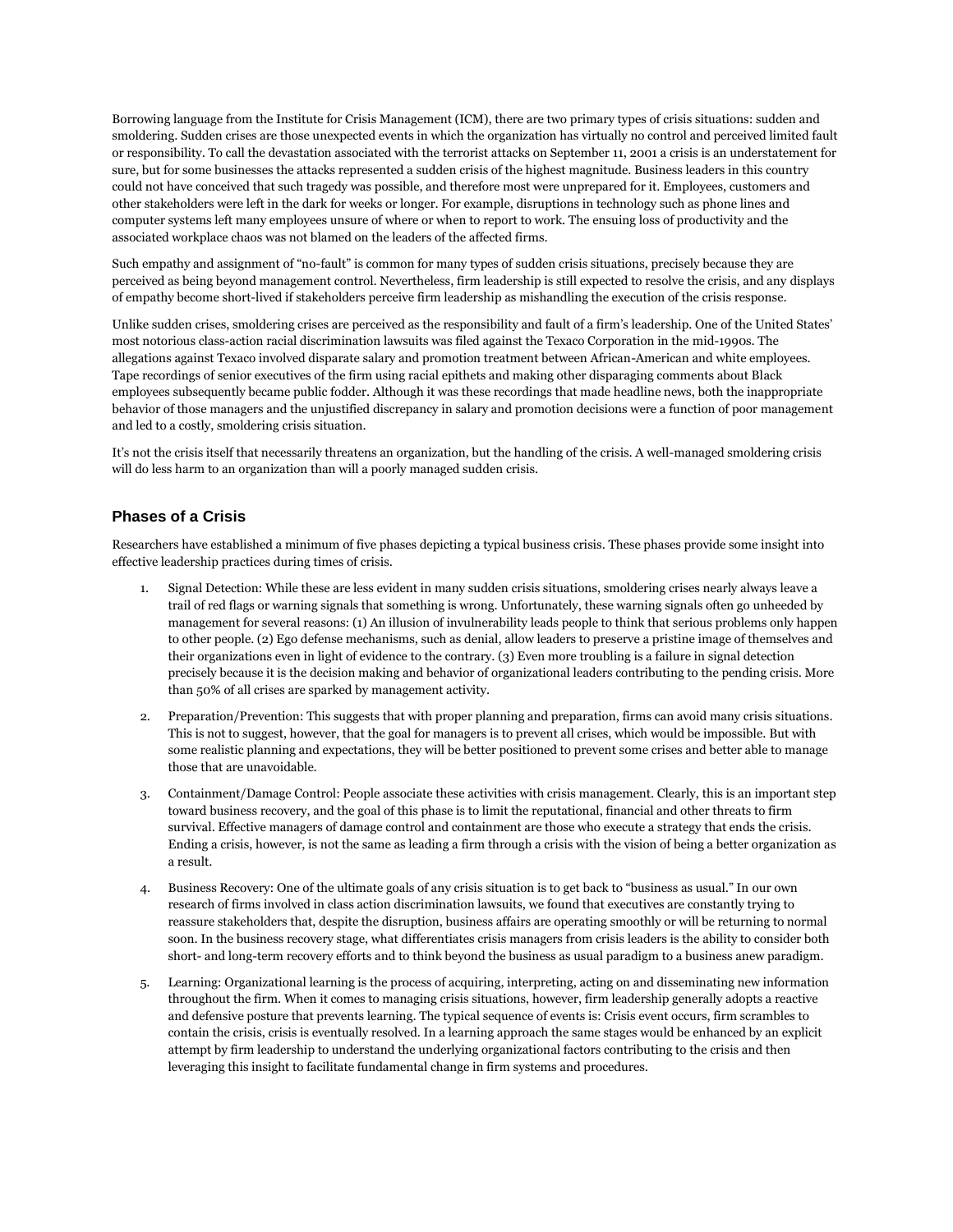Understanding these phases of a business crisis is necessary to develop the leadership competency to successfully lead organizations in turbulent times. The table below identifies key questions associated with each phase that leaders may want to consider in preparation of becoming crisis leaders rather than crisis managers.

| <b>Crisis Phase</b>                  | <b>Questions Leaders Ask</b>                                                                   |
|--------------------------------------|------------------------------------------------------------------------------------------------|
| Phase 1 - Signal Detection           | What are the organization's vulnerable areas?                                                  |
|                                      | How can the organization's vulnerable areas result in a crisis?                                |
|                                      | What situations and practices does the organization ignore that may lead to a<br>crisis?       |
|                                      | Does the organization acknowledge things that may be uncomfortable to<br>confront?             |
|                                      | How do the organization's systems and policies contribute to potential crisis<br>situations?   |
| Phase 2 – Preparation/Prevention     | Has leadership created a plan for reacting to crises?                                          |
|                                      | Has the organization allocated appropriate resources for crisis prevention?                    |
|                                      | Will the organization's infrastructure facilitate or hinder the resolution of a<br>crisis?     |
|                                      | Has the organization's culture developed a readiness mentality for responding<br>to crisis?    |
| Phase 3 - Containment/Damage Control | Is the organization positioned to implement a strategy for limiting damage<br>during a crisis? |
| Phase $4$ – Business Recovery        | What are the organization's short- and long-term recovery plans after the<br>crisis?           |
|                                      | What critical activities must leadership be engaged in to recover from the<br>crisis?          |
|                                      | What metrics will be used to evaluate the performance of our business<br>recovery strategy?    |
|                                      | How will leadership communicate the end results of the business recovery<br>phase?             |
| Phase $5$ – Learning & Reflecting    | What did the organization learn from the crisis?                                               |
|                                      | Did leadership reflect on past mistakes and behaviors?                                         |
|                                      | Has the organization engaged in a change of behavior to prevent future crises?                 |
|                                      | Has the organization developed a memory to prevent future crises?                              |

## **Crisis Leadership: Six Competencies for Using Crises to Promote Organizational Change**

Traditionally, firms in crisis adopt management activities associated with the containment phase described earlier. This phase often encourages a one-dimensional focus. Moreover, we found that damage control activities tend to be defensive or reactionary, given that firms in crisis are swimming in negative publicity. This traditional approach to crisis management, however, is insufficient given the magnitude of the challenge that crisis situations present. What is needed is not simply management of the situation but a leadership approach whereby the organization, the crisis and the environment are considered fully and completely. We've identified six core competencies for crisis leadership.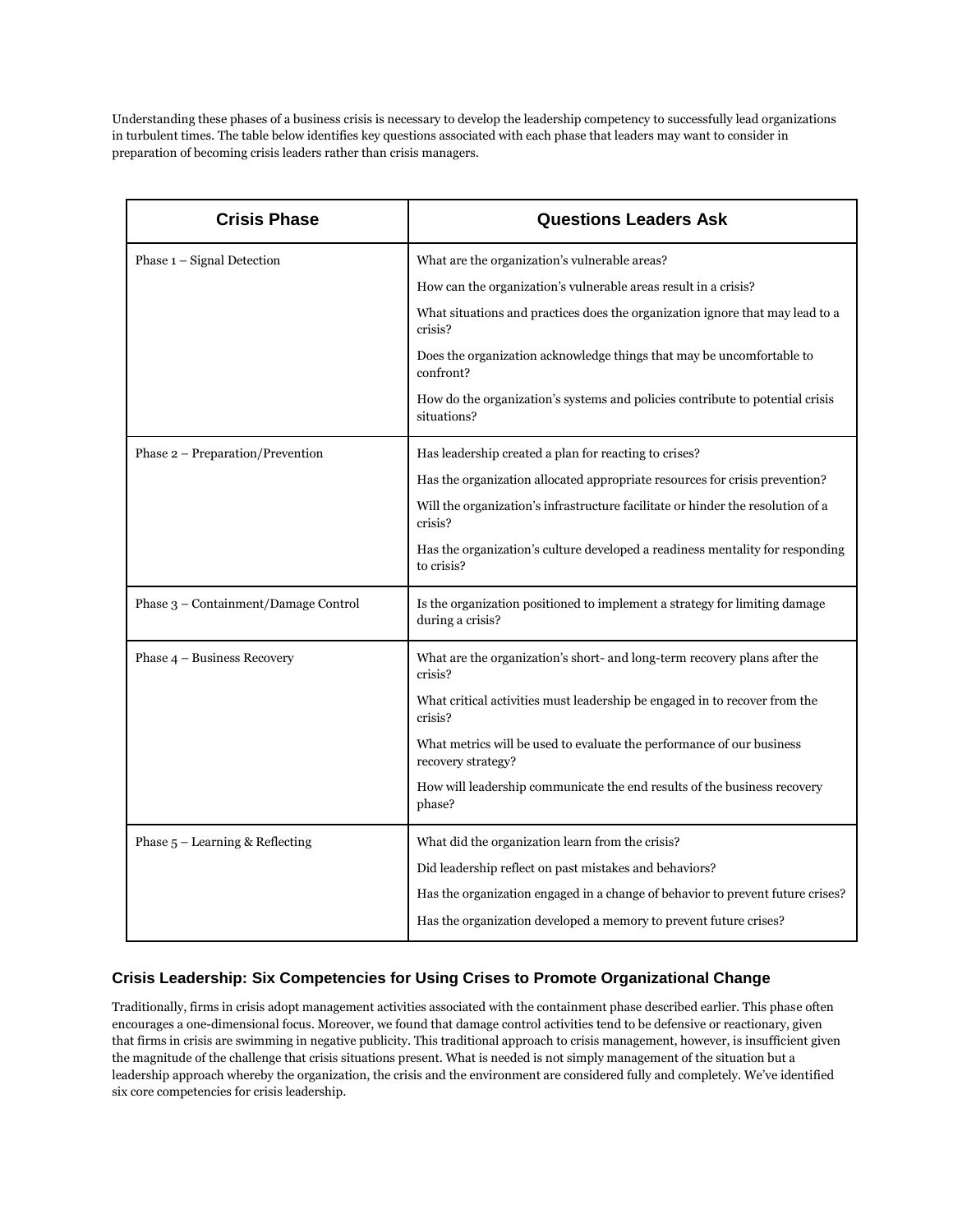#### **Building a Foundation of Trust**

Without trust, organizational decision making and strategy implementation will fail. Quite simply, we cannot ignore or underestimate the human element of organizations. This includes the need for employees to feel safe in their work environments and with the people with whom they must interact, the need for customers to have faith in the products or services rendered by the firm and the need for business partners to expect cooperative intentions and actions. Business leaders must create an environment of trust that spans across the entire supply chain and is inclusive of all aspects of business in which crises can occur.

One cannot fully appreciate the significance of trust without first understanding betrayal. Betrayal is a common experience in organizations and can result in an overall loss of credibility for the very institutions on which most societies depend. Take, for example, the widespread racial discrimination at Denny's whereby customers were betrayed by management practices that encouraged race-based discrimination. The subsequent lawsuit resulted in negative publicity for the restaurant chain, a severely tarnished reputation and \$54 million in settlement fees. More recently, Adelphia Communications betrayed employees, customers and shareholders when it was found to have made multi-billion-dollar. off-balance-sheet loans to the company founders, who were then also the firm's CEO and CFO.

Subsequent to the Securities and Exchange Commission (SEC) investigation becoming public, Adelphia's stock dropped 99.75%, representing a profound decline in public trust.

To build trust leaders must communicate openly, honestly and often. A willingness to share information sends a signal to stakeholders that they are important. Sharing information, however, is risky. In addition, some messages that leaders must communicate may reflect poorly on themselves or the firm. Yet giving away power and allowing oneself and the organization to be vulnerable is precisely the behavior that fosters trust in the workplace. Building a foundation of trust also involves managing expectations. Explicitly communicating what you expect of others is imperative.

#### **Creating a New Corporate Mindset**

Organizational leaders are influenced by several external factors, mainly the need to respond to stakeholders who have power over the firm. For publicly owned organizations, individual and institutional investors represent one such group. In recent years, some organizations have succumbed to this pressure in ways that are both unethical and illegal. The leadership of these crisis-ridden firms does not necessarily represent bad people, but individuals who find themselves in extraordinary pressure-filled positions, the likes of which most will never experience and therefore cannot fully appreciate.

The challenge we pose to corporate leaders is to create a new, more expansive mindset where they will be forced to make decisions that reduce the likelihood that crises will emerge. In addition, the expanded corporate mindset competency may provide clues as to how best to lead a firm out of a crisis, as was the case with Denny's. In strategizing how to resolve the discrimination crisis, Denny's leadership team took its obligations to multiple stakeholders into consideration. Instead of focusing only on profitability, Denny's considered the needs of various groups, and as a result implemented control systems and incentives that encouraged and rewarded diversity initiatives. Moreover, the prevention of discrimination was not relegated to the human resource management department. Instead, multiple groups, both within and outside the organization, were engaged in the process and empowered to create solutions.

#### **Identifying the (not so) Obvious Firm Vulnerabilities**

Clearly in a manufacturing environment, for example, workplace safety and equipment malfunctions are obvious crisis triggers. Yet crisis leaders will anticipate and consider the less obvious scenarios such as intentional sabotage of machinery or the use of company equipment as a weapon. Certainly a leader can never anticipate all possible crisis scenarios, but at the very least one should consider and plan for many of the obvious, and a few of the less obvious, threats.

When we fundamentally believe in the goodness of our intentions, however, it becomes very difficult to consider that our actions are anything less than aboveboard. Leaders must continually challenge themselves to consider the possibility not only that undesirable situations occur in their organizations, but also that they may have played a role in creating environments where bad things happen.

#### **Making Wise and Rapid Decisions**

Traditional approaches to decision making involve information gathering, generating alternatives, evaluating those alternatives and reaching a decision. During times of crisis, however, this traditional approach is less relevant in that it assumes access to complete information and unlimited time – neither of which is generally available in crisis situations. Yet what we have found in examining business crises is that some leaders neither adopt traditional decision making nor a suitable alternative. Instead, during a crisis situation, there is a tendency for leaders to abdicate decision-making power to others.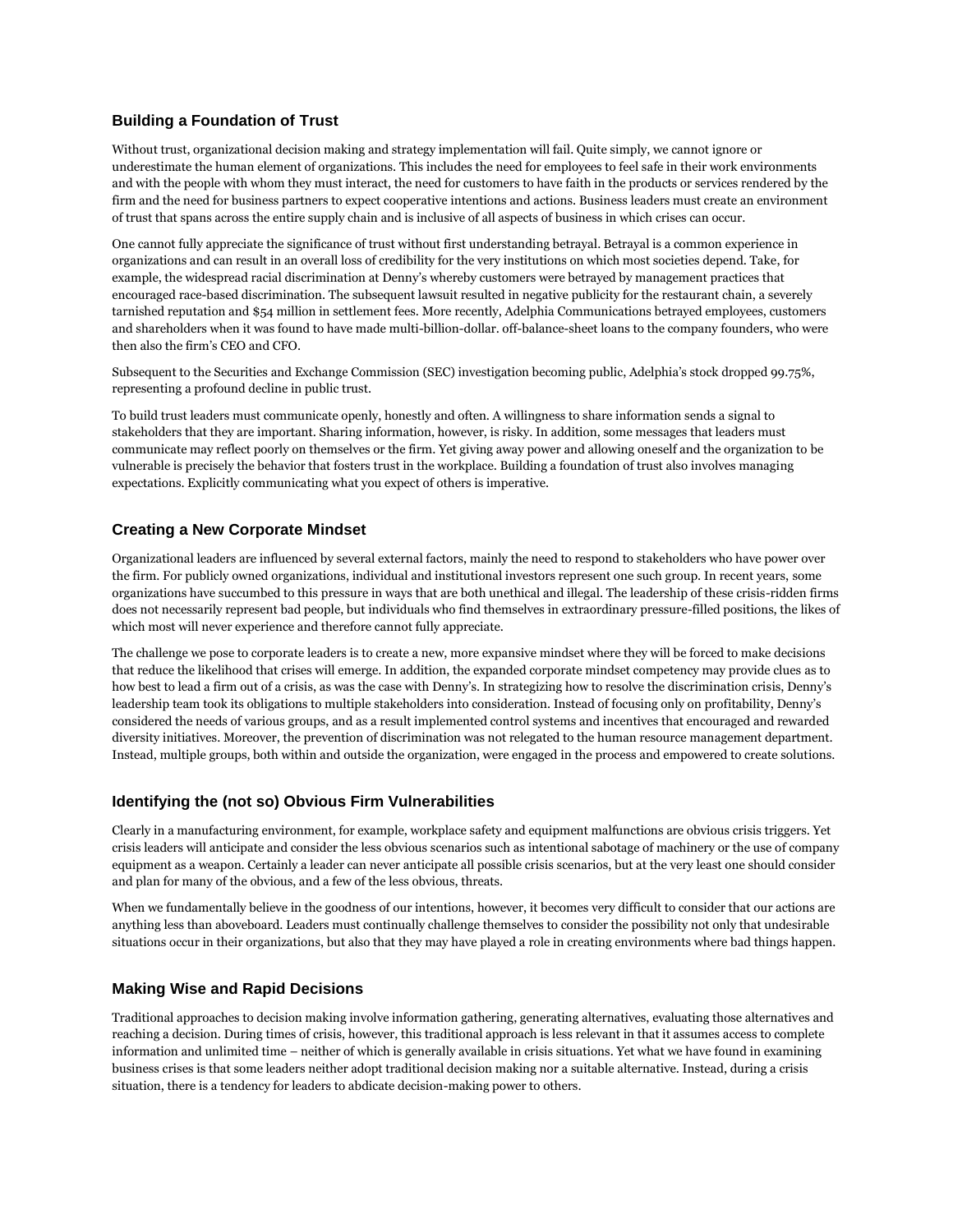The tendency to overly rely on the advice of others during decision making is a result of what we call the power of the expert, or employees who have specialized knowledge in a particular area and whose sole function it is to use and share that knowledge for the betterment of the firm. Leaders often will rely on expert opinion during crises because of the amount of uncertainty often associated with crisis situations. Savvy organizational leaders will recognize, however, that it is not the expert, but him or herself that has the broadest perspective on the organization and thus is best positioned to make appropriate decisions.

Consider Denny's leadership decision to move quickly to settle the firm's discrimination lawsuits. This decision took into account the cost, time and energy that litigation would require of the firm. Yet resolving the lawsuit was not the end of Denny's crisis response strategy. As Denny's moved forward it listened to not only the advice of its legal team, but it also partnered with civil rights groups, minority businesses and diversity management trainers to obtain a wide perspective of opinions on how best to position the organization going forward.

#### **Take Courageous Action**

Executives consistently rate courage as an important competency and a desired trait for future leaders. In times of crisis, however, there is so much ambiguity associated with the crisis situation, and its impending outcome, that managers attempt to counter that risk by becoming extra conservative in their response to it. Crisis leaders, on the other hand, will embrace the opportunity to think and act big, yet responsibly. This often entails making decisions and adopting behavior that goes above and beyond what might be mandated by the situation. Leaders who approach crises as an opportunity for the firm rather than as a problem open themselves up to the possibility that a new, better organization can be created as a result.

#### **Learning from Crisis to Effect Change**

It is possible to use a crisis as an opportunity for creating a better organization. To do so, however, requires that leaders adopt a learning mentality. Corporate businesses cannot afford to manage by fighting crises. They exist not to react to market trends or employee concerns, but to manufacture products, provide services and create value. Firms that are constantly managing in this reactionary mode are less competitive in the marketplace.

Learning entails examining the organization - its culture, policies and procedures – to expose root causes of crises. Learning entails: (i) facing information that might suggest that fault lies with the leadership of the firm, (ii) encouraging and rewarding people who communicate truthful information about problems in the firm, (iii) sharing information and (iv) making changes to the organization that fundamentally revamp systems or remove people who are toxic to the organization. A leadership approach to crisis management requires leaders to change the way they think about and respond to crisis situations or turbulent environments. Is it worth it? We say unequivocally yes, as evidenced by a study we conducted examining the effect of crisis management versus crisis leadership responses on firm reputation.

#### **Leading Amidst Crisis: A Study of Reputation Effects**

The best organizational crisis leadership is generally not evident because these firms are less likely to experience a crisis, and when a crisis does occur they are managed in such a way that the sensationalism of the crisis is weakened. The best organizational leaders cannot avoid crises altogether. Thus, the best way to evaluate the crisis leadership approach is to do so in the midst of a crisis. We examined the courageous action competency in a study in which 132 MBA students evaluated an organization's (fictitiously named ACME) response following a class action lawsuit against the firm. Participants were instructed to read company data that clearly indicated that black employees were paid significantly less for the same job than white employees, and that blacks were promoted at a significantly slower rate than

their white counterparts. Participants then were presented with one of three firm response scenarios that ranged from those that were crisis management-focused to those that were crisis leadership-focused.

Participants were randomly assigned to a crisis response scenario, and we asked them to evaluate the firm's reputation as an employer following its response to the crisis based on the scenario they read. "ACME's response to the lawsuit was effective in terms of protecting the firm's reputation" and "Employees would recommend ACME as a potential employer to friends" are representative items from the reputation measure. We found that crisis leadership responses were associated with higher firm reputation ratings than were crisis management responses. Our findings are particularly meaningful in light of firm desires to attract and retain top talent in the organization.

In summary, crisis management activities are an important component of overall crisis leadership. However, firms that desire to consistently rate high in corporate reputation and other measures will recognize that such activities are insufficient for creating a world-class, crisis-adverse, learning organization. Crisis leadership is a process. It is the ability to demonstrate the core set of behaviors identified here in a complex and dynamic environment, and to do so under a spotlight. Although the crisis leadership